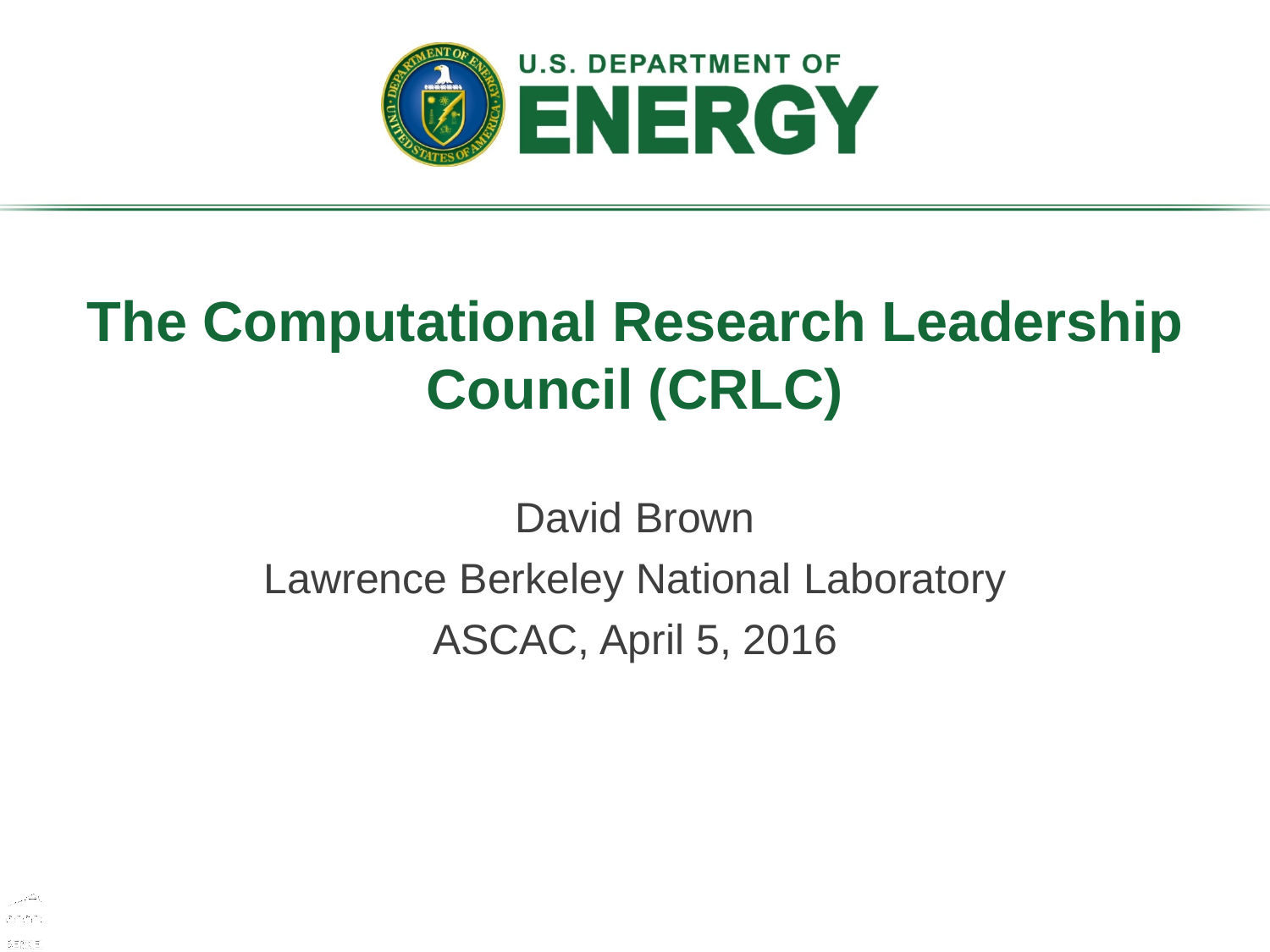#### Each of the 8 DOE Multipurpose Laboratories has a Computing organization

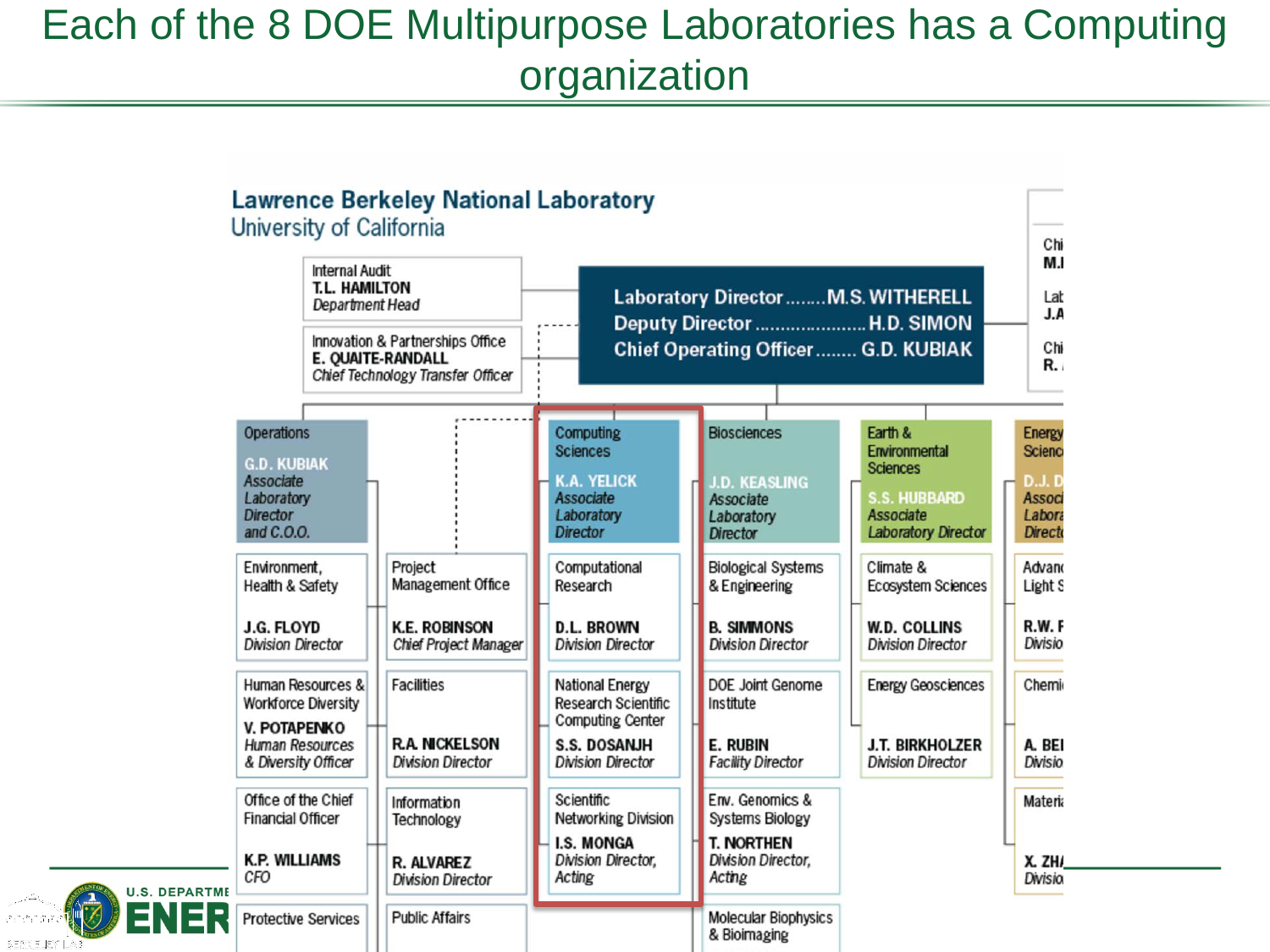#### Within the Computing organization is a Research Division

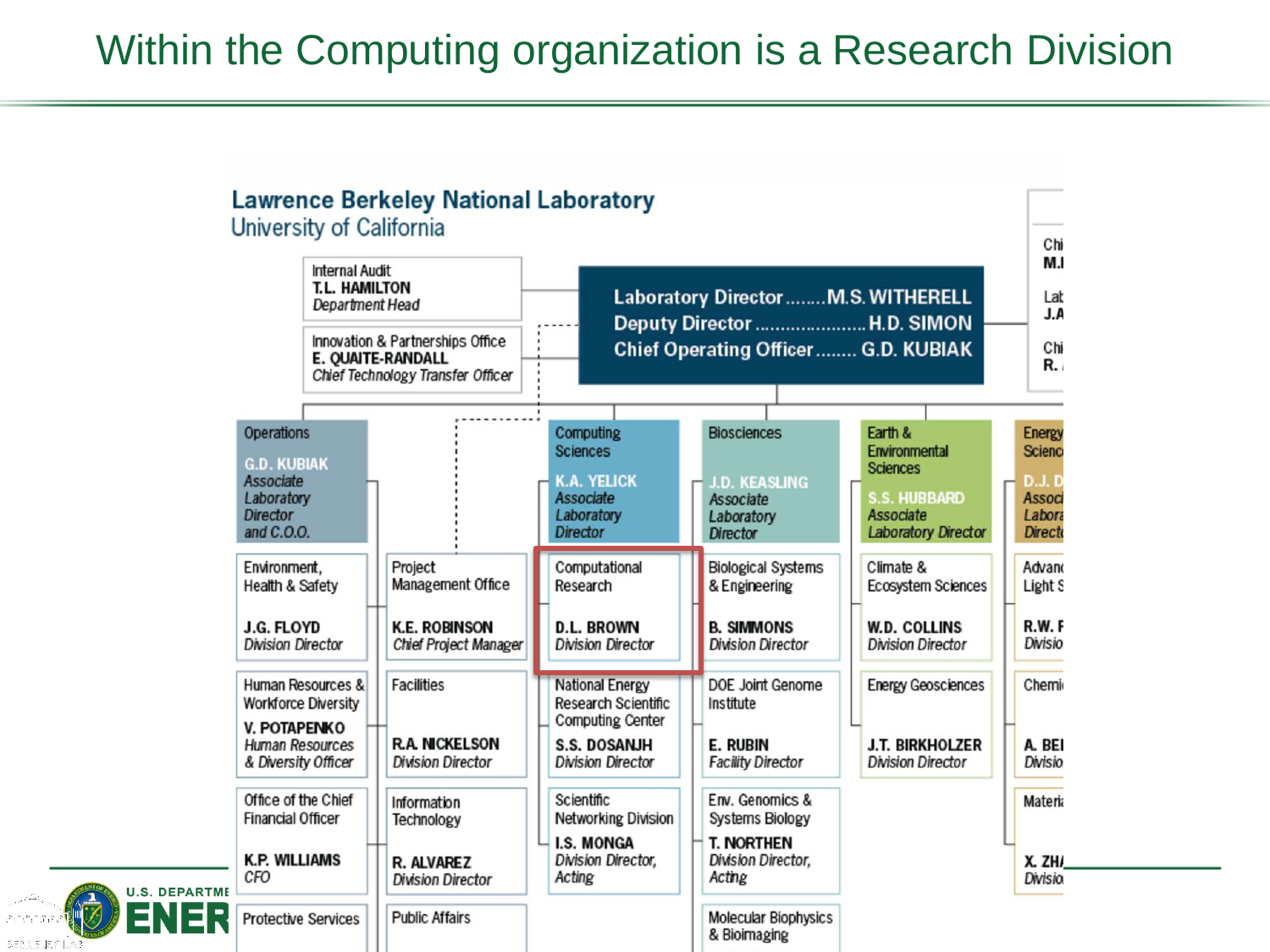Our research divisions represent a significant national investment and resource in math, CS and computational science

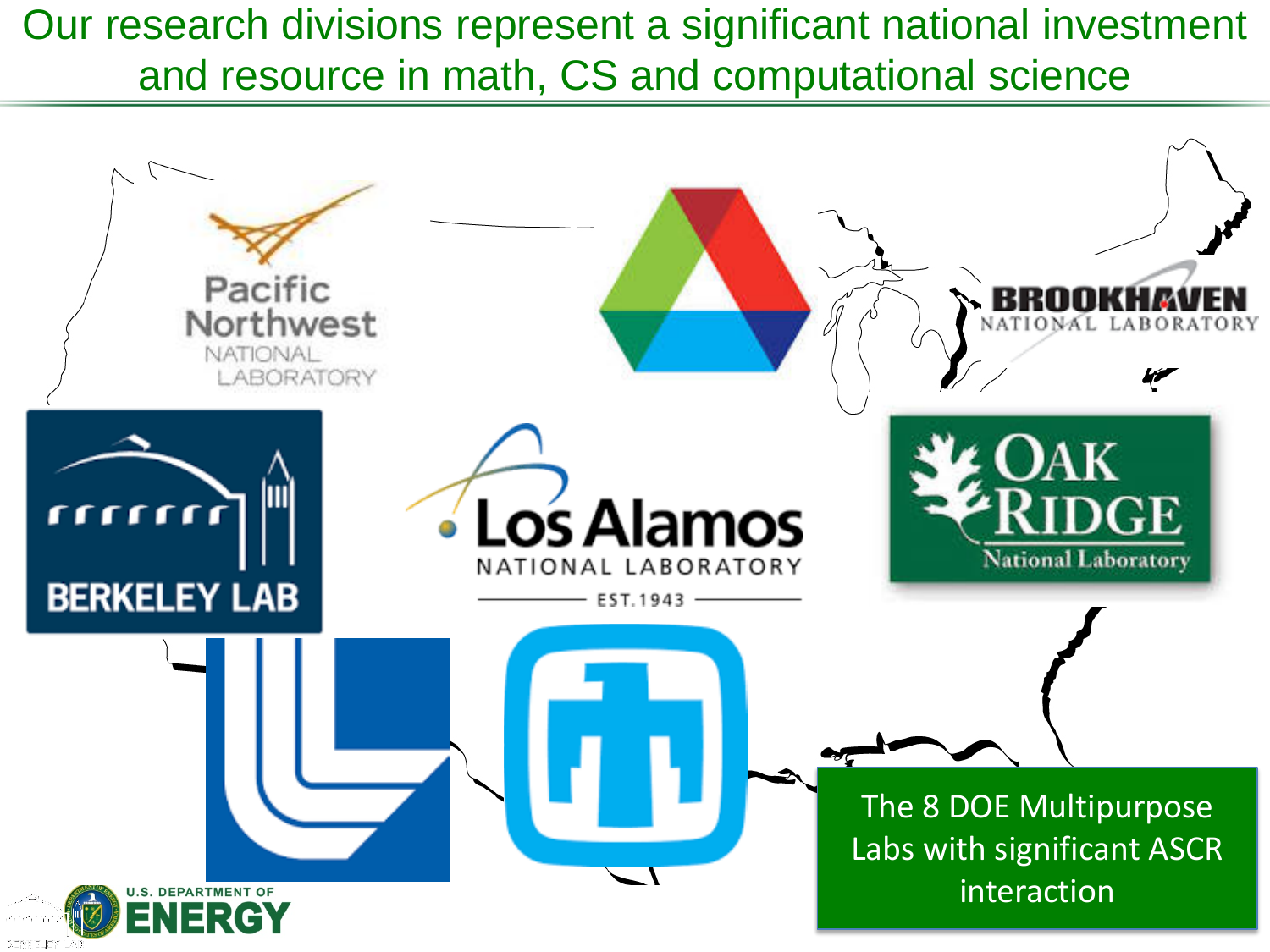### Today, Math and Computing play an essential role in all areas of Science



- **Scientific understanding increasingly** enhanced by high-fidelity modeling and simulation
- **Math and computing transforms** experimental and observational data to scientific understanding

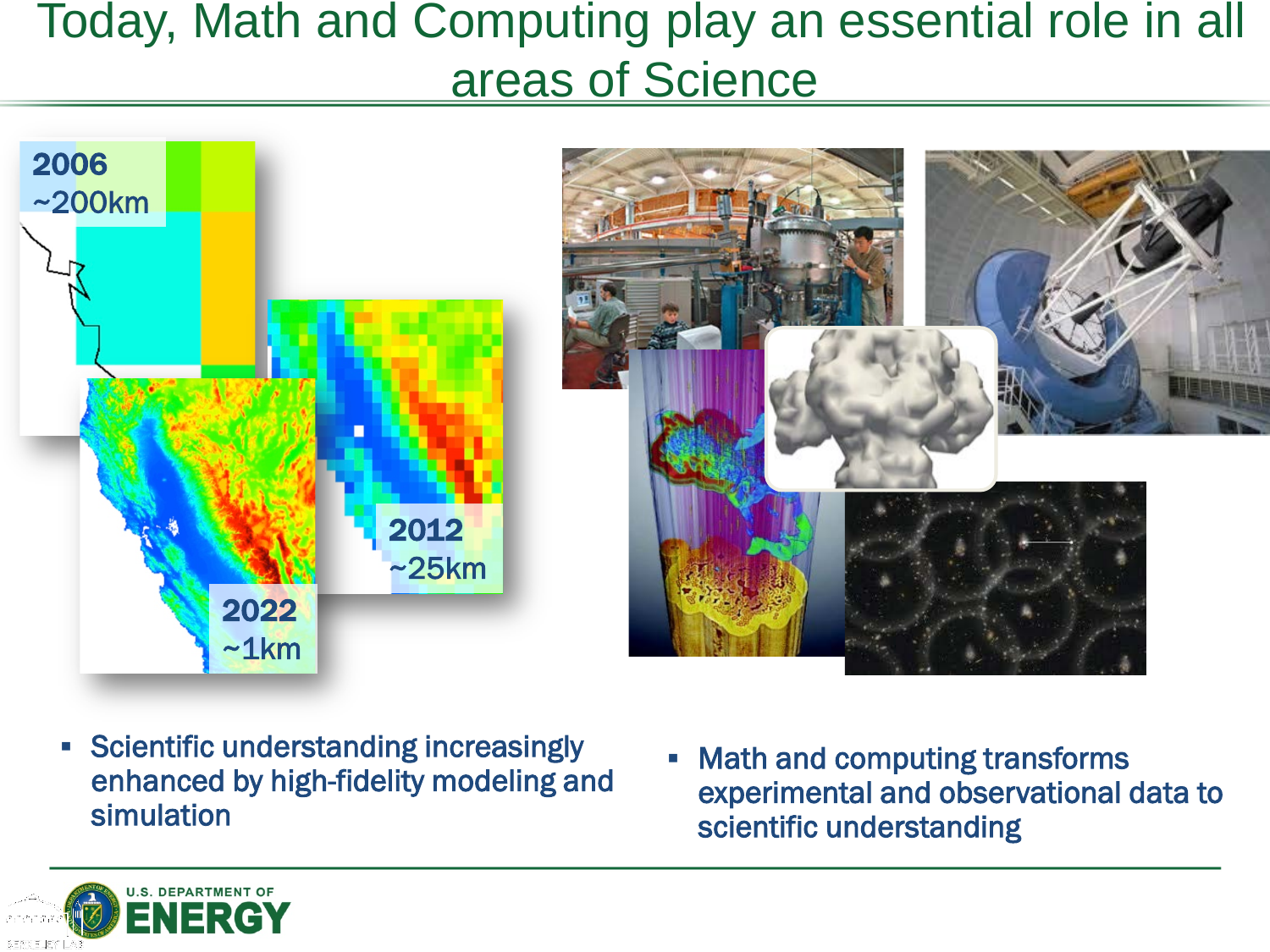Our Research Divisions have significant areas of common interest

- **We develop and maintain research programs and a skilled workforce to support DOE's computing and applied math needs**
- **We are significant stakeholders in** 
	- **ASCR Research Program**
	- **Exascale Computing Program**
- **Management and Funding Model changes associated with start up of ECP represent a challenge for all of our Divisions**

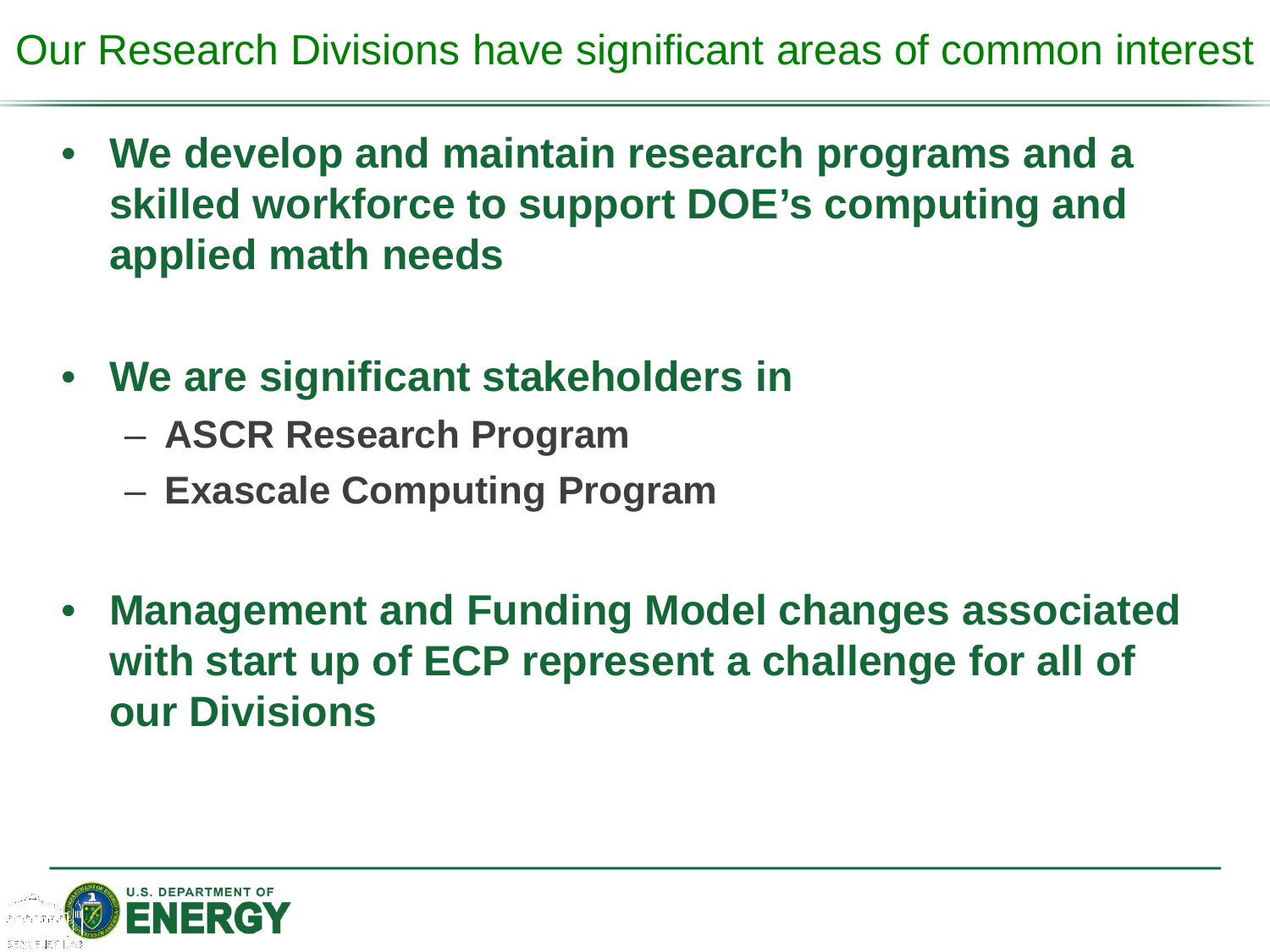#### The Computational Research Leadership Council (CRLC) was formed in January 2016

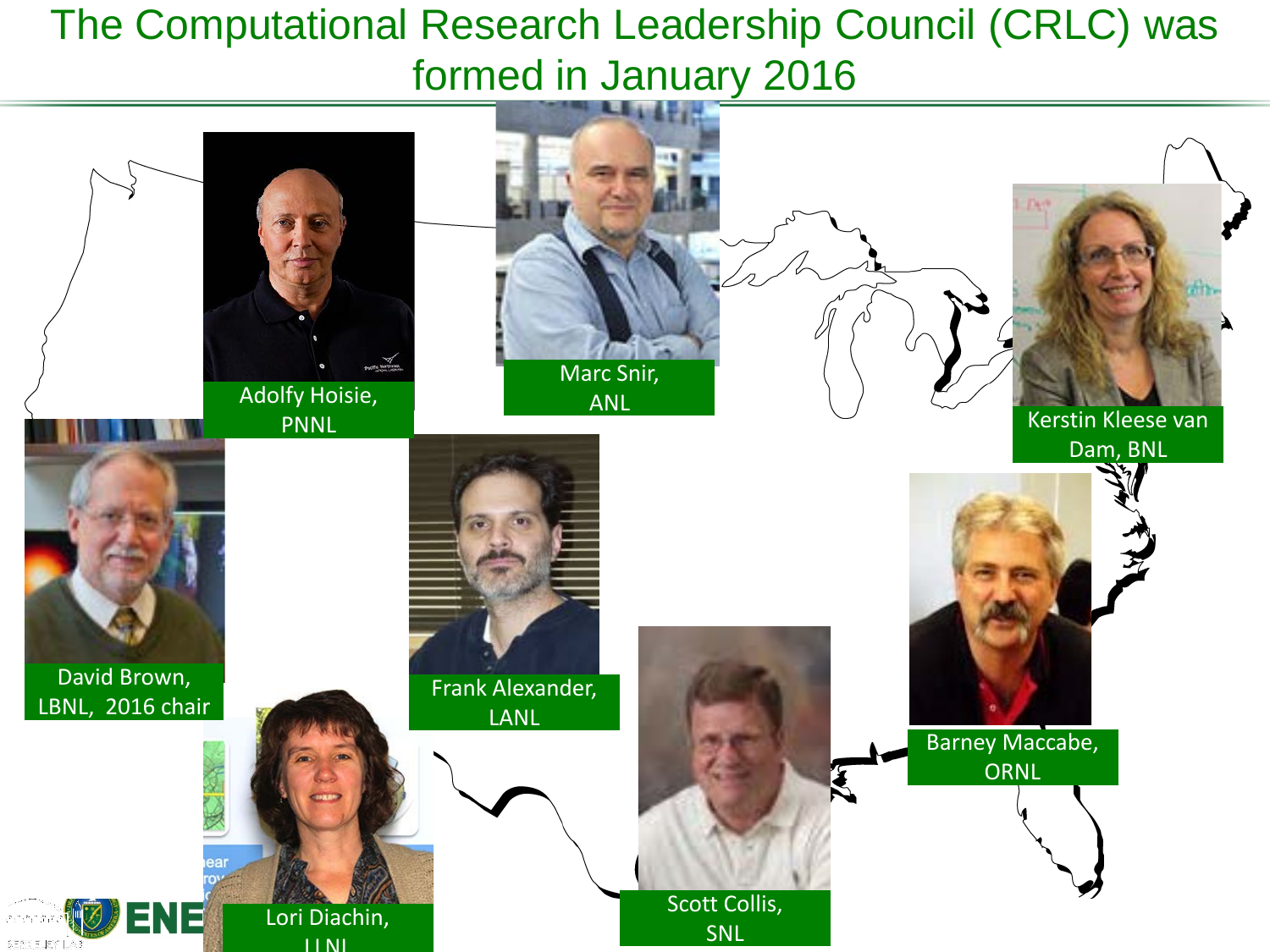#### Purpose of the CRLC

- **Identify and address issues of common interest to the CRDs**
	- Workforce development recruitment, retention, diversity
	- Research roadmaps
	- Major initiatives
	- Workshops
	- Collaborations
- **Represent these interests to major stakeholders**
- **Work in partnership with stakeholders on major initiatives**
	- ASCR Research Roadmap
	- Exascale Computing Program Lab Leadership

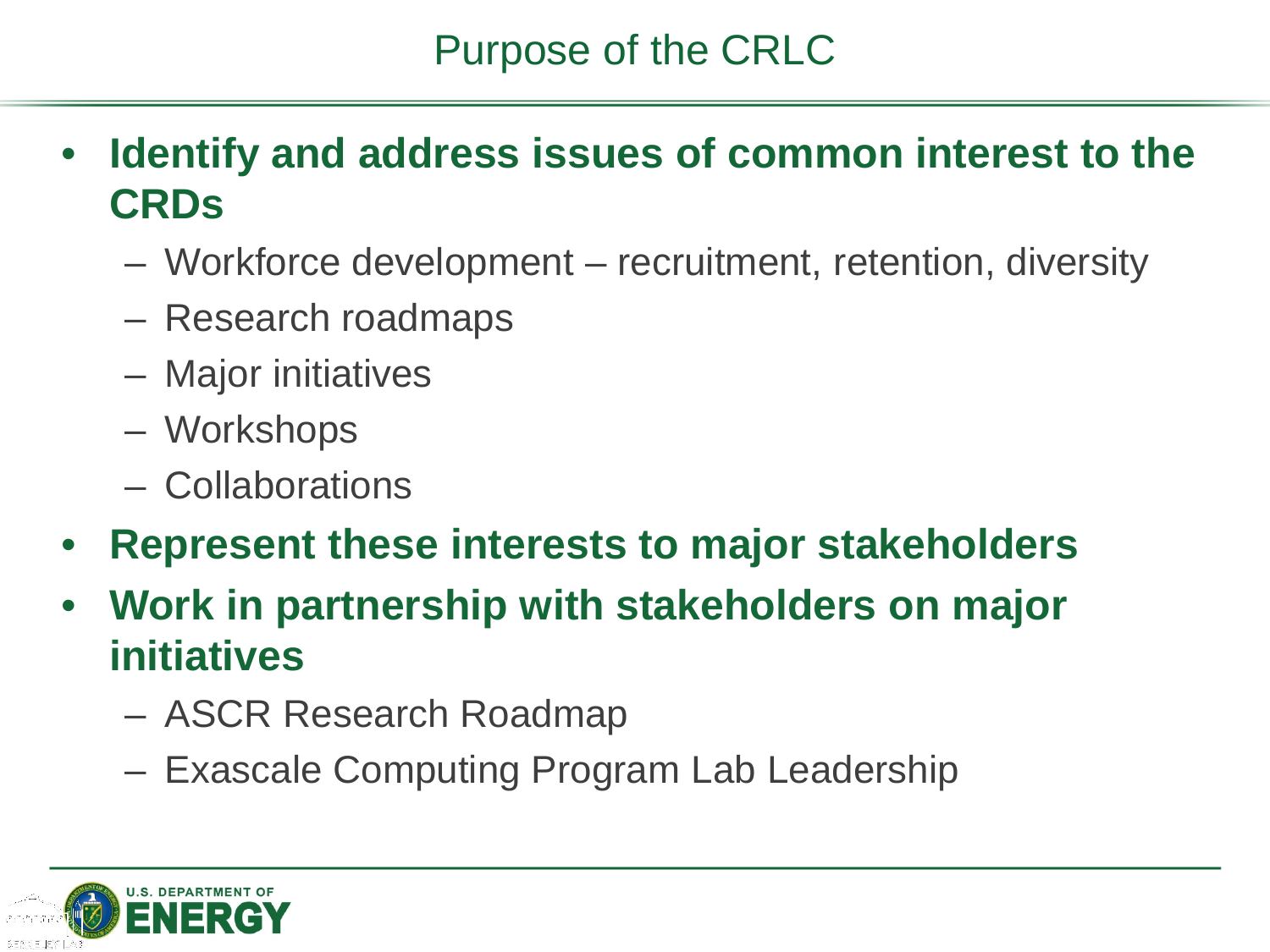- **"Address current and future issues of common interest to the [Lab] Computing Research organizations and represent ... to relevant stakeholders"**
- **Members appointed and reconfirmed by the Associate Lab Directors for Computing (or their equivalent) annually – 1 per lab**
- **Chairmanship rotates annually through the Labs alphabetically**
- **Meetings**
	- Initial Meeting January 11, 2016, Albuquerque
	- Plan ~2 face-to-face meetings per year
	- Weekly telecons *include other ASCR POCs at the Labs*
- **CRLC may establish subcommittees**

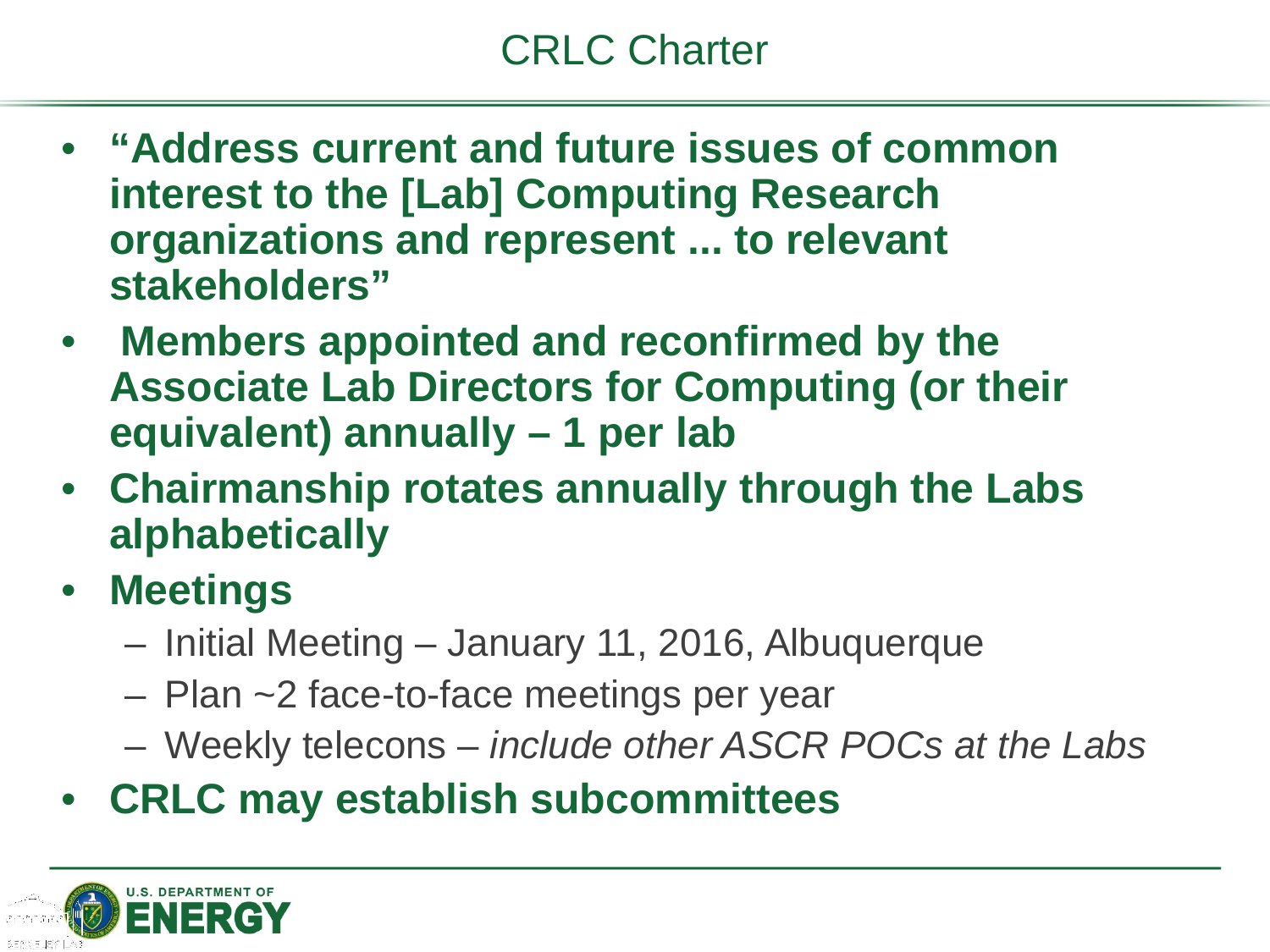We are meeting with ASCR Research Leadership to contribute to developing a **Long Range Plan** for the Research Program

- **Bill Harrod (Research Director)**
	- Steve Lee, Applied mathematics
	- Lucy Nowell, Computer Science
	- Rich Carlson, Next Generation Networking for Science
	- Ceren Susut, Partnerships
- **February 2, 2016: Washington DC – initial meeting**
- **March 28, 29: Washington and Rockville**
- **March 31: "Deep Dive" on Convergence of HPC and Data Intensive Science**
- **Regular bi-weekly telecons**

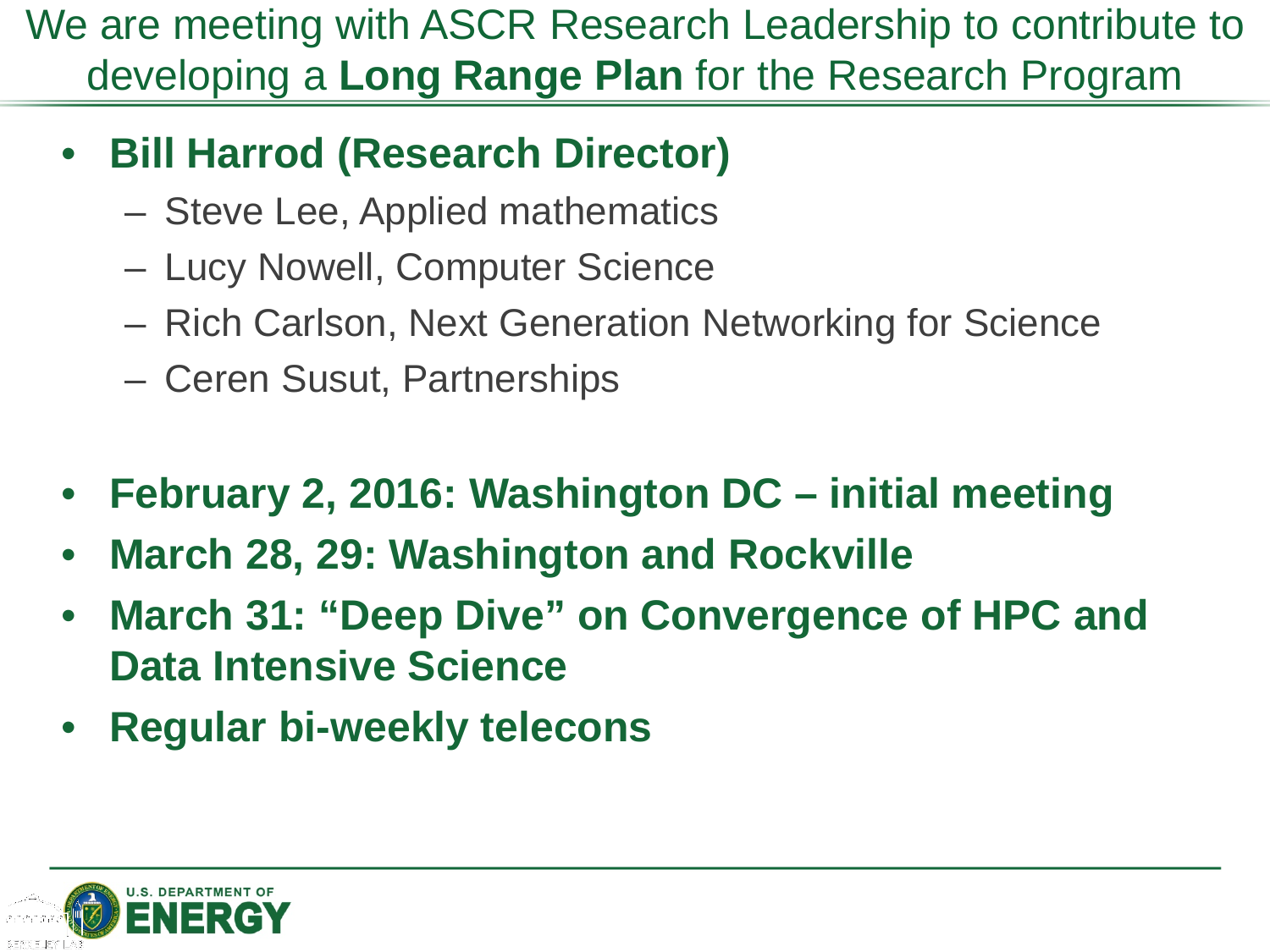#### We have also been meeting regularly with the **ECP** Lab Leadership

- **January 12, 2016 Albuquerque, NM (by telecon)**
- **January 28, 2016 – Rockville, MD**
- **February 22, 2016 – Argonne National Lab**
- **March 29, 2016 – Rockville, MD**

### • **Topics:**

- Keeping communication lines open between ECP management and the Lab Research Divisions
- Identify Lab capabilities relevant to ECP Software **Technology**
- Review of ECP Software Technology White Papers